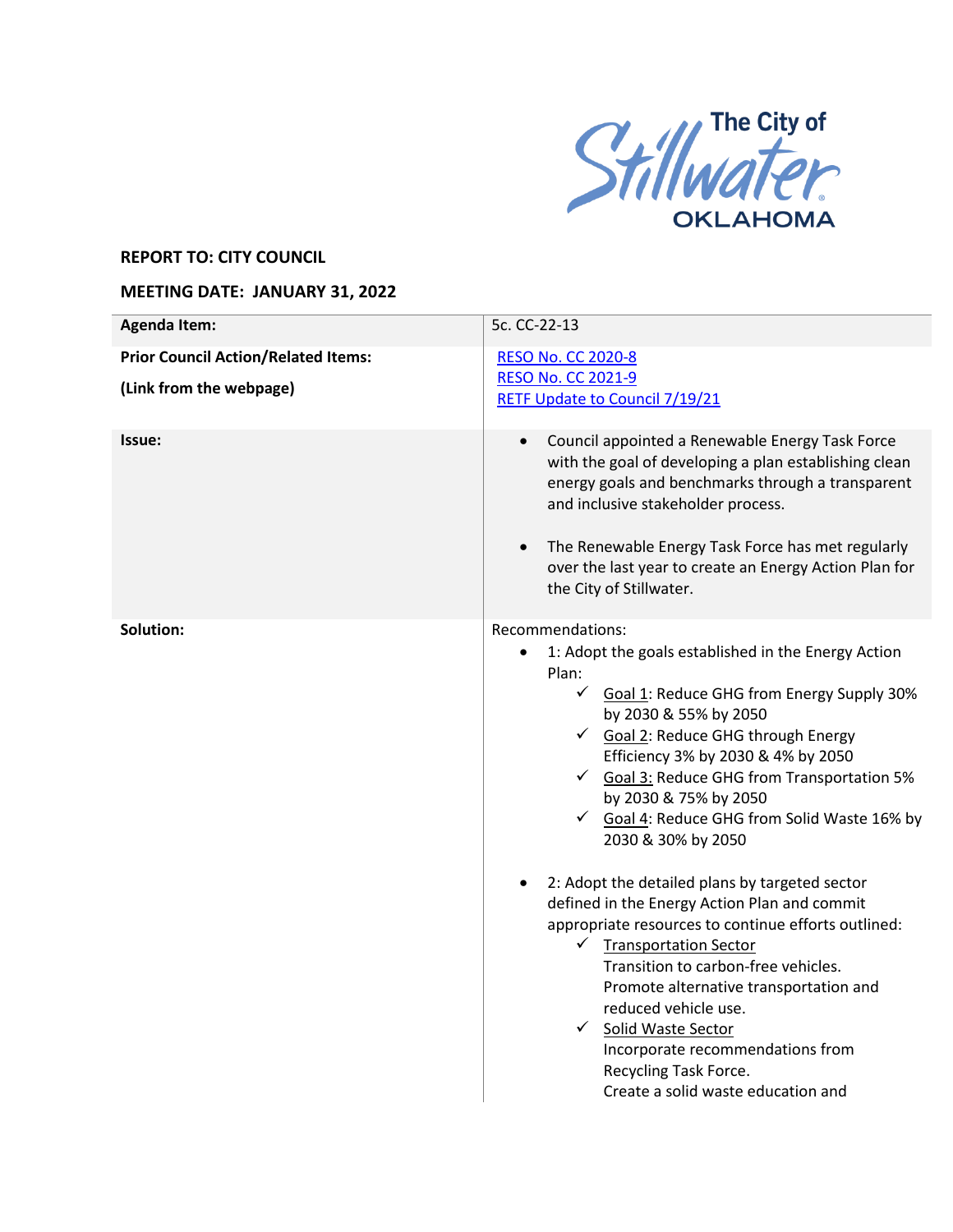|                                            | communication plan.<br>Expand recycling opportunities.<br><b>Energy Supply Sector</b><br>$\checkmark$<br>Improve generation mix.<br>Increase community renewable supply.<br><b>Energy Efficiency Sector</b><br>$\checkmark$<br>Lead by example.<br>Promote conservation through<br>water/wastewater actions.<br>Undertake actions to modernize.<br>Promote sustainable building practices.<br>Implement Urban Forest program actions.<br>3: Implement the following near-term activities to<br>continue progress on attaining the goals of the plan:<br>$\checkmark$ Perform a community-wide GHG inventory<br>with the help of community partners,<br>including emissions from natural gas usage.<br>$\checkmark$ Create a communication structure of<br>community partners.<br>$\checkmark$ Create and staff a City of Stillwater<br>Sustainability Manager position.<br>$\checkmark$ Perform an Investment Grade Audit with<br>expanded scope to include displacement of<br>grid power with local distributed renewable<br>generation.<br>$\checkmark$ Establish a zero/low emissions vehicle fleet<br>program with replacement priority given to |
|--------------------------------------------|------------------------------------------------------------------------------------------------------------------------------------------------------------------------------------------------------------------------------------------------------------------------------------------------------------------------------------------------------------------------------------------------------------------------------------------------------------------------------------------------------------------------------------------------------------------------------------------------------------------------------------------------------------------------------------------------------------------------------------------------------------------------------------------------------------------------------------------------------------------------------------------------------------------------------------------------------------------------------------------------------------------------------------------------------------------------------------------------------------------------------------------------------|
|                                            | high daily-vehicle-miles-traveled vehicles.<br>$\checkmark$ Continue to work with GRDA to accelerate a<br>transition to clean, renewable energy to<br>further reduce the City's carbon footprint.<br>$\checkmark$ Promote Stillwater's updated DG policy, with<br>a goal of 1MW of installed capacity by 2024.<br>$\checkmark$ Continue to pursue development of a<br>community solar farm through partnerships.                                                                                                                                                                                                                                                                                                                                                                                                                                                                                                                                                                                                                                                                                                                                     |
| <b>Financial Impact/Funding Source(s):</b> | None at this time as this report is information only.                                                                                                                                                                                                                                                                                                                                                                                                                                                                                                                                                                                                                                                                                                                                                                                                                                                                                                                                                                                                                                                                                                |
| <b>Strategic Plan Alignment:</b>           | #1 Effective Services & Accountable Government: To provide<br>effective services and accountable government for all<br>residents by practicing fiscal responsibility, transparency and<br>outstanding customer service.                                                                                                                                                                                                                                                                                                                                                                                                                                                                                                                                                                                                                                                                                                                                                                                                                                                                                                                              |
|                                            | #6 Engaged & Invested Residents: To encourage participation<br>and an understanding of government through outreach and                                                                                                                                                                                                                                                                                                                                                                                                                                                                                                                                                                                                                                                                                                                                                                                                                                                                                                                                                                                                                               |